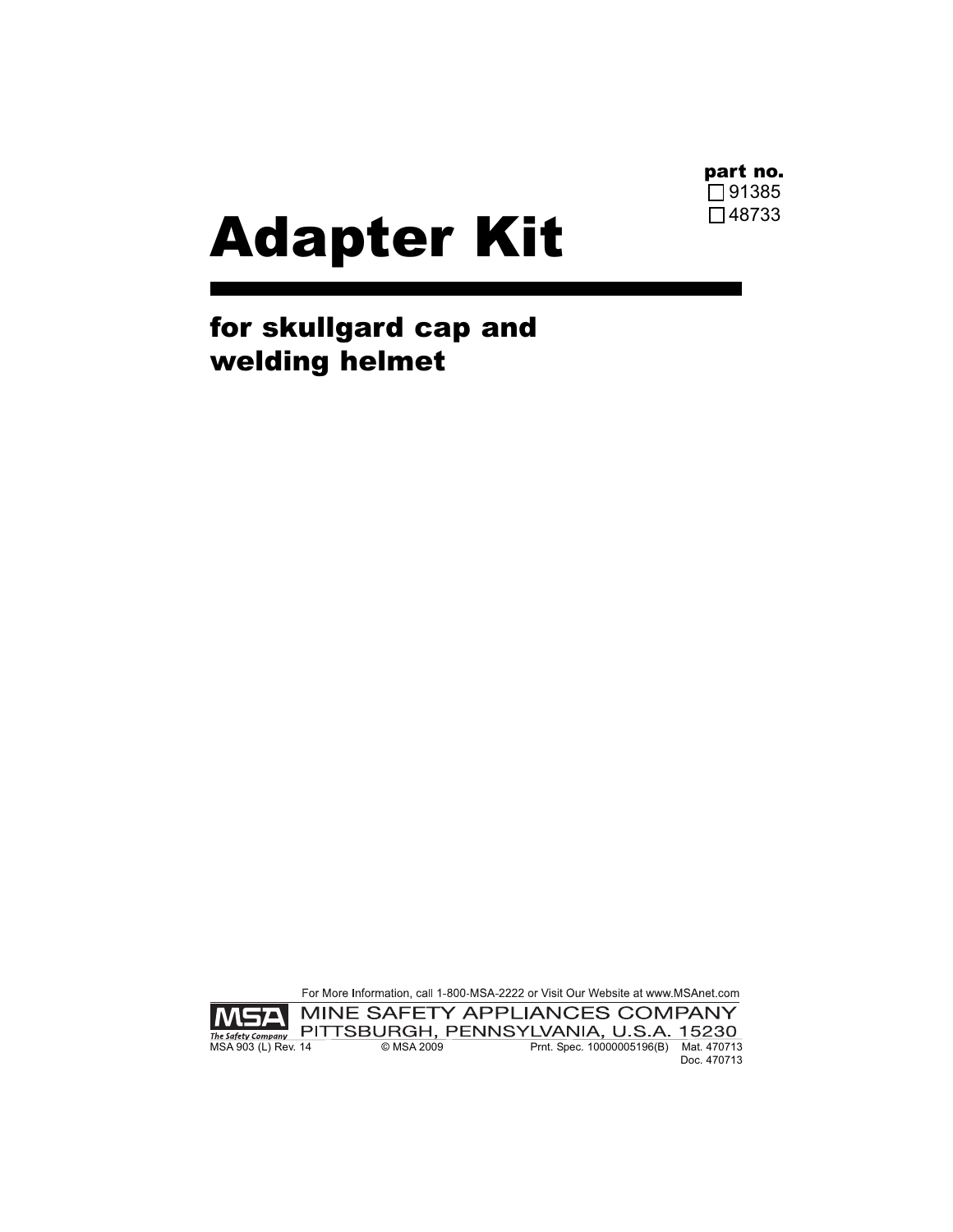## **TO ASSEMBLE LUGS TO MSA MEDIUM AND LARGE SKULLGARD CAP**

- 1. Select template from kit and follow layout instructions for location of right hand (R.H.) lug on cap.
- 2. Support shell under area for new holes.
- 3. Mark holes as located on template with center punch and remove template.
- 4. Drill (2) two 5/32" diameter holes.
- 5. Attach lug to right side of cap with two self-tapping screws and backing plate, items 6, 7, and 8 (Figure 1). Be sure foam pad is attached to lug before installation. Do not use bracket without foam pad.
- 6. Repeat above procedure for left side (Figure 2).

**Installation of this kit on any ANSI/ISEA Z89.1-2009 and/or CSA Z94.1-2005, Class E helmet or Class G helmet reduces the electrical insulation properties to that of a Class C helmet which provides no electrical protection. Apply Class C sticker provided with kit above existing ANSI label already on helmet and cross out reference to Class E and/or Class G ON ALL existing labels (ANSI and/or CSA). Failure to follow the above can misrepresent the electrical protection and result in personal injury or death.**

## **TO ASSEMBLE METAL INSTANT RELEASE BRACKET ASSEMBLY AND FRICTION JOINT ASSEMBLY TO WELDING HELMET**

- 1. Remove existing friction assembly or headgear from welding helmet.
- 2. Assemble instant release bracket assembly item 5 & friction joint assembly items 1, 2 , 3, 4, 10 and 11 to welding helmet as per Figure 1. (Be sure to use correct Left (L) and Right (R) instant release bracket.)

**Note:** Look closely at the internal tooth lock washer; be sure the lock washer hasthe smooth side down over the threaded stud on the bracket. The beveled edge should be on top.

- 3. The adjustable stop (Item 9) is assembled to the left side of the welding helmet in place of the large washer (Item 10) per Figure 2.
- 4. Assemble welding helmet to cap by inserting instant release bracket assembly posts into lugs on cap.
- 5. Adjust tension to suit with friction joint knob.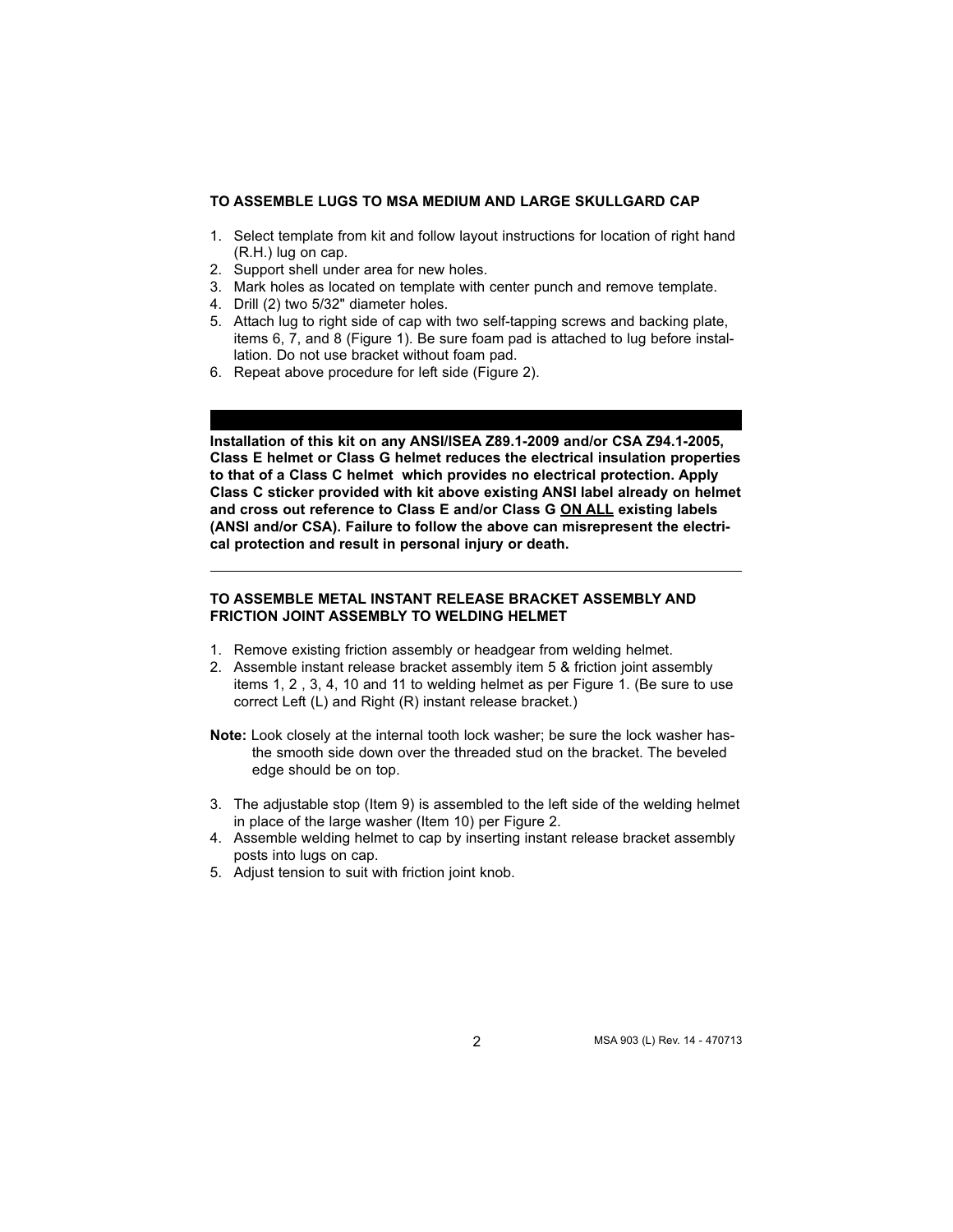



MSA 903 (L) Rev. 14 - 470713 3